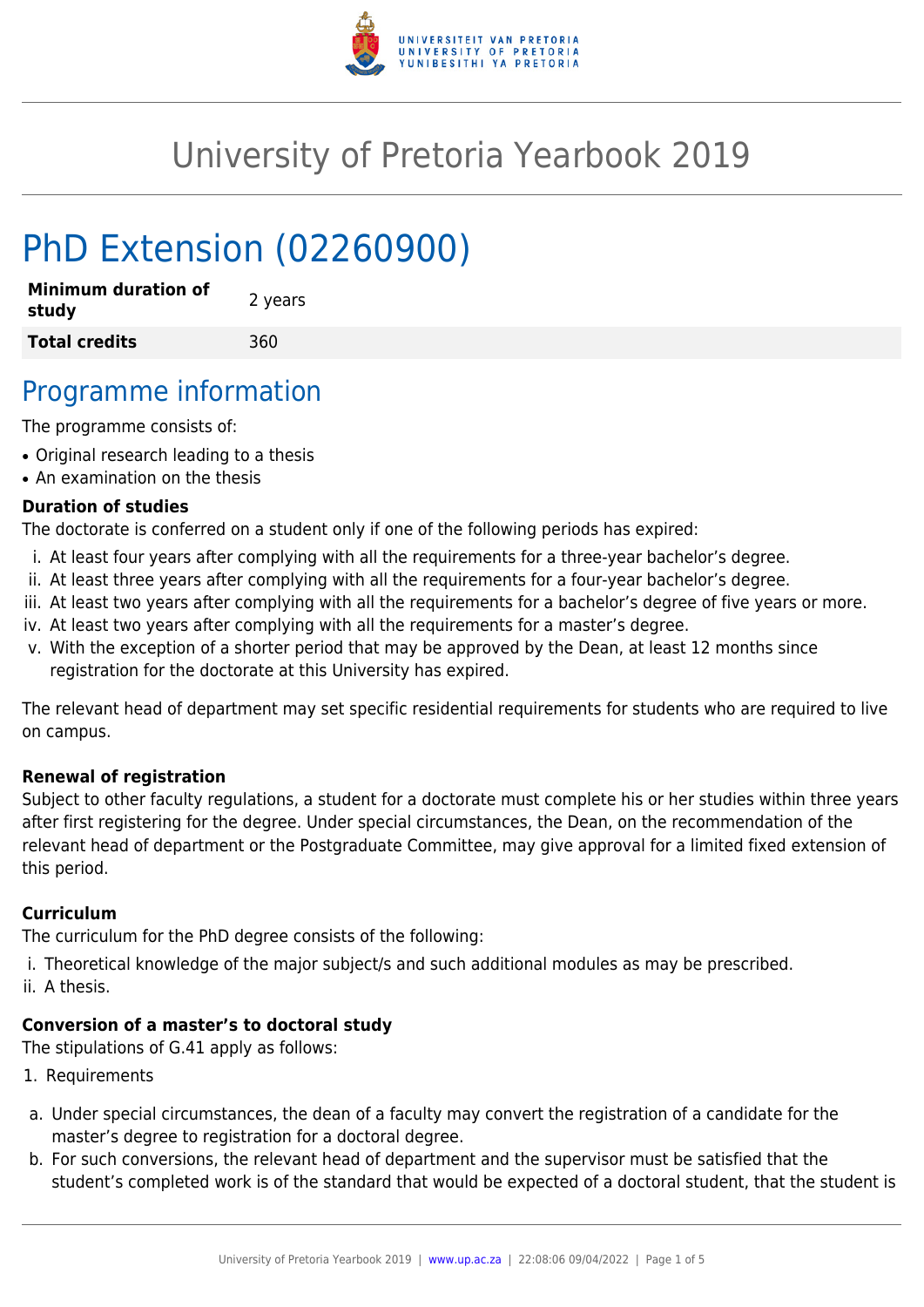

capable of completing a doctoral degree, and that the project is of appropriate standard and scope to constitute a doctoral study.

- c. For such conversions, the relevant head of department and the supervisor must be satisfied that the student has demonstrated that he or she has the potential to fulfil the requirements of a doctoral degree without having completed a master's degree.
- 2. Process
- a. Application for conversion may be submitted at any time during the course of study for the master's degree.
- b. The application for the conversion must include the following documentation:
- i. A detailed progress report by the candidate of the work completed for the master's project. The report must provide proof that the results obtained thus far are of such a standard and scientific significance that they justify conversion to a doctoral project. The report should include details of presentations made at conferences and of material that has been submitted for publication and/or published.
- ii. A detailed proposal for the intended doctoral project, written by the candidate, including the objectives of the project.
- iii. A recommendation by the supervisor with specific comments on the ability of the applicant as a potential doctoral candidate as well as the feasibility of the conversion, especially with regard to the information provided by the candidate in his/her reports (items (i) and (ii)).
- iv. A recommendation by the relevant head of department, if he or she is not the supervisor, in which the ability of the candidate as a potential doctoral candidate is confirmed.
- v. If the Dean considers it advisable for the faculty, the candidate may be required to present a seminar to the department in support of the application. In this case, the relevant head of department should include a report on this in his or her recommendation.
- c. The application of the candidate, together with the reports and recommendations, is submitted for consideration to the Dean, (who may delegate to the Chairperson of the Faculty Postgraduate Committee) for approval. The decision should be submitted to the Faculty Board for approval.

#### **General**

Candidates are required to familiarise themselves with the General Regulations regarding the maximum duration of study and the requirements to submit an article/s for publication.

# Admission requirements

- In addition to the requirements of the General Regulations, the MSc, MScAgric, MInstAgrar or other appropriate degree is a prerequisite for admission to PhD studies. Additional requirements and conditions can be specified by the Dean on the recommendation of the head of department and the supervisor.
- Admission is additionally dependent on availability of supervisor/s and/or projects within the department.

# Examinations and pass requirements

- i. Consult the General Regulations that apply to the calculation of marks.
- ii. In order to obtain the PhD degree the candidate must:
- pass the examinations and the prescribed modules, as determined in the study programme;
- pass the thesis; and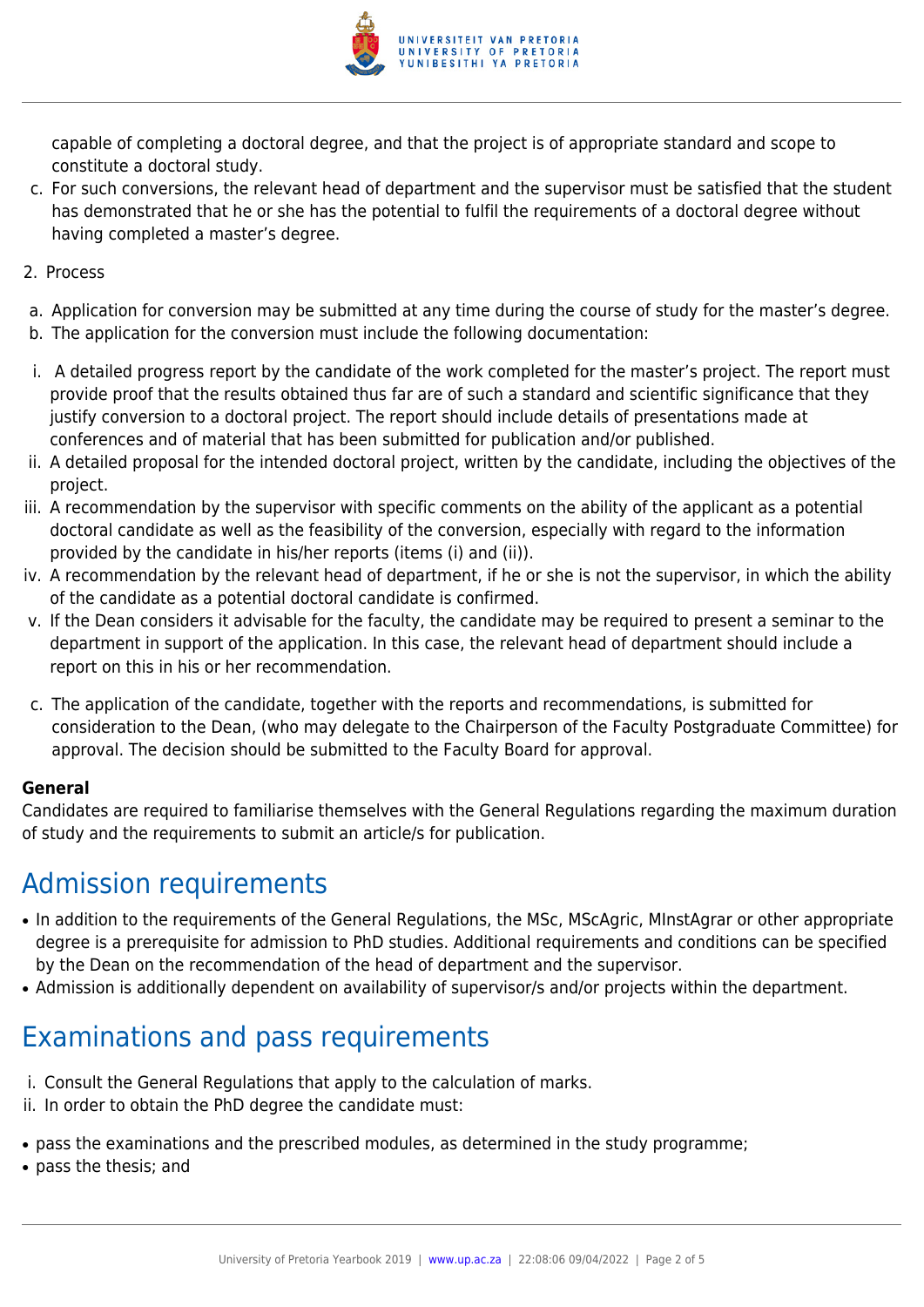

● pass the final examination on the thesis and general subject knowledge.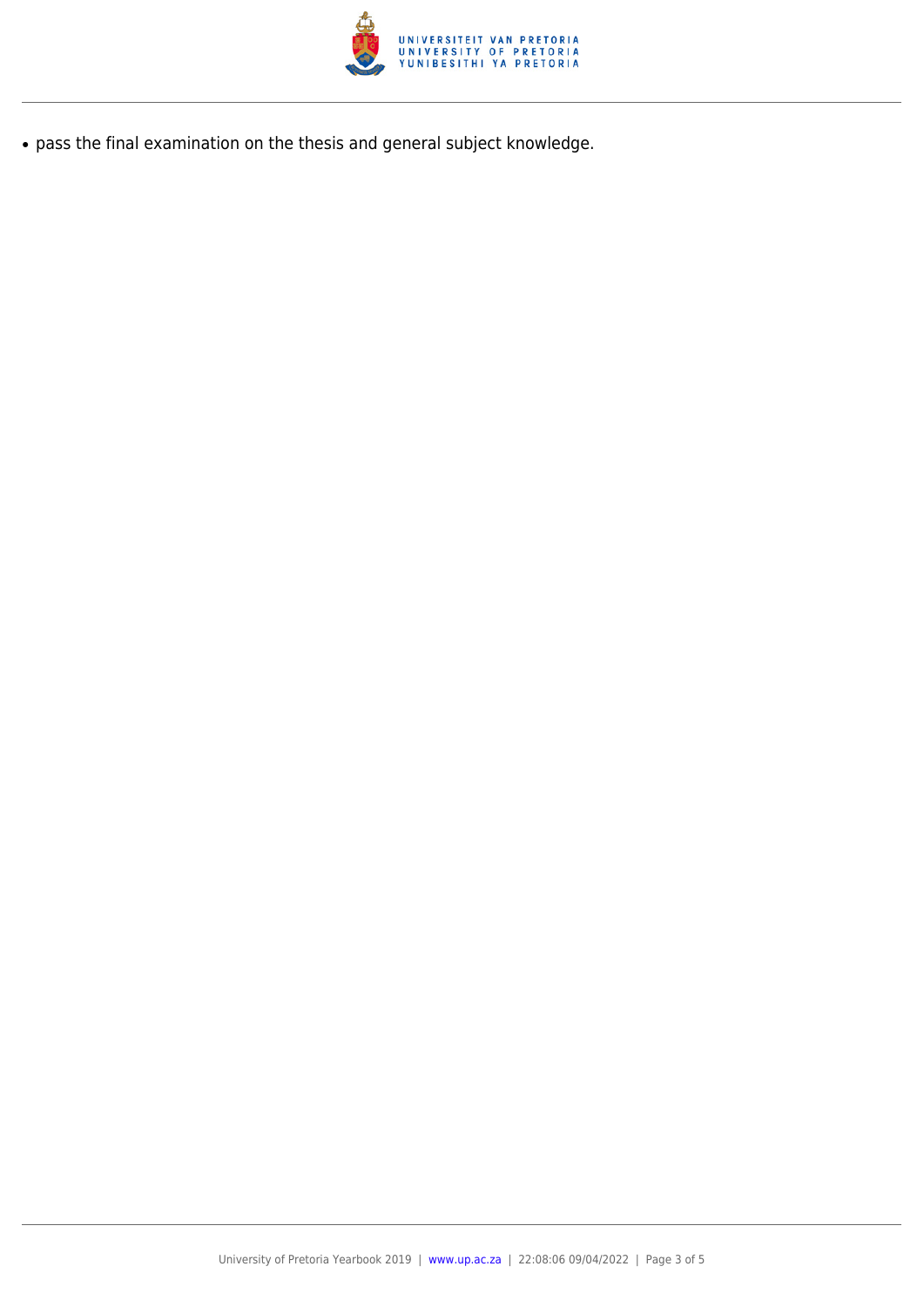

# Curriculum: Year 1

**Minimum credits: 360**

### **Core modules**

### **Thesis: Extension 990 (AGV 990)**

| <b>Module credits</b>         | 360.00                                            |
|-------------------------------|---------------------------------------------------|
| <b>Prerequisites</b>          | No prerequisites.                                 |
| Language of tuition           | Module is presented in English                    |
| <b>Department</b>             | Agricultural Economics Extension and Rural Develo |
| <b>Period of presentation</b> | Year                                              |